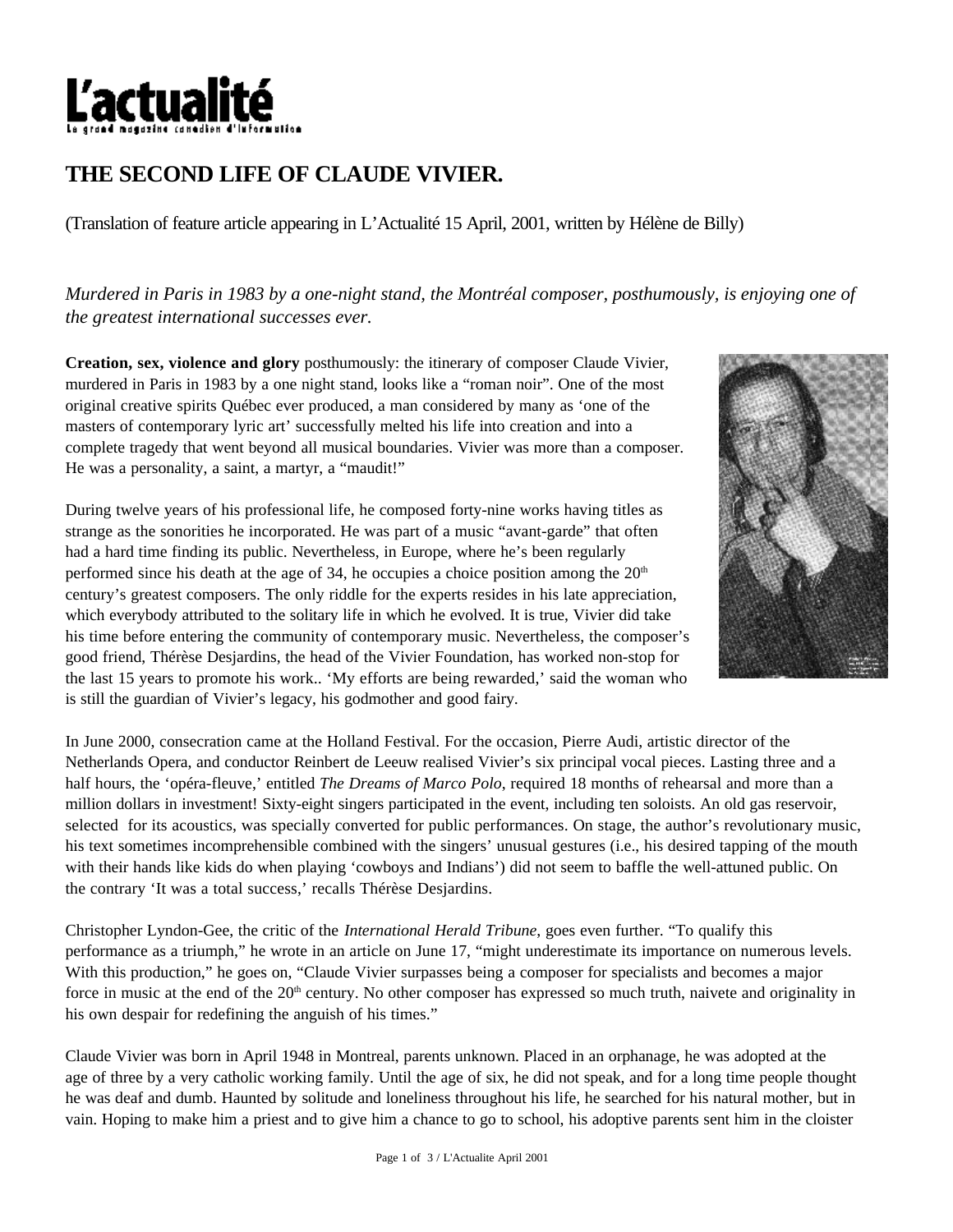of St. Vincent-de-Paul. It is there, during a midnight mass, listening to a song (a strong believer at the time), that he had the revelation of his life. Vivier was an orphan of the controversial Duplessis era, saved *in extremis* by the music and by God.

In 1967, he left the college for the conservatory. He frequented Gilles Tremblay's composition class, the author of many major pieces, including *Fleuves* and *Les Vêpres de la Vierge*. Tremblay noticed in Vivier an immense curiosity. "He was eager to know." Did he recognize in him a Mozart? "Not at first, his work was not really convincing. But he was the most relentless of my students."

From Tremblay, Vivier learned music. Stockhausen, on the other hand "taught me composition." he often recalled. In 1972, he went to Cologne to study with the great German master. The influence was immediately felt, yet what Vivier gained was ultimately a clearer path toward his inner self. Again, transformation came about under a revelatory sign. One night, he describes in a 1979 text, he saw his life unfold before him, "It allowed a glimpse of a little kid with a sad face who wanted to express something important but who was never capable." In his memoirs he recounts one dream in which he saw three graves. From one of them flew a white eagle who seized him in his claws to then travel around the world. The genius attributed to Vivier was born that night, between dream and childhood, death and eternity.

After returning to Montreal, he frequented the *counter-culture* milieu*.* He went to the cinema regularly, read Hermann Hesse and Marguerite Yourcenar, and even danced with Marguerite Duras during an evening-party. All the people, who met him, remember his monumental laugh, his electric hand-shake, his outgoing personality. Conscious of his talent, he would proclaim that his music was unique. "It was not a case of vanity on his part," explains the poet Paul Chamberland, "Claude had a strong feeling for his legitimacy." Besides, Vivier was not a snob or an upstart. If he could express himself in many languages (Italian, German, English, Balinais, etc.), then his French 'joual' would be garnished with blasphemes. As Giacometti, he could not sleep with the light on. All his life, he was like a lonely child who was afraid of the dark and death.

Stockhaussen thought that as a composer he should defend his music. Vivier was never reluctant to speak out, sometimes with anger in the newspapers. He felt misunderstood. And he likened himself to André Mathieu, Saint-Denys Garneau, Émile Nelligan and Claude Gauvreau. "It is for them that I speak," he wrote in 1978 concerning all those artists who disappeared prematurely in their lives due to tragic circumstances. "It seems that one can die easier in Quebec." he added. But Vivier refused to ever feel sorry for himself.

His posthumous recognition was almost immediate. In spring 1983, the eminent Hungarian composer Gorgy Ligeti was seized by the imaginative sonority of this Québecois, by the sumptuosity of his timbres. "This man is a genius," he simply stated. Ligeti spread the good news. Little by little, always with the help of Thérèse Desjardins, the music of Claude Vivier appeared in the contemporary *avant-garde* scenes in London, Venice and Paris. One the most defining moments of his renaissance was the launching of the 1996 Philips' recording of his pieces, specifically the astonishing *Lonely Child*, "A work," writes the *New York Times*, "that is as simple as a child's story, yet as tragic as an adagio of Mahler and as solemn as Nô Theatre."



Autumn Leaf & Banff Centre

In Montréal, because of the *Nouvel Ensemble Moderne* and the *Societe de musique contemporaine du Quebec* (SMCQ), Vivier is regularly performed. But with major budget restrictions their whereabouts seem clandestine. Thus, we need to thank the initiative of *l'Opéra de Montréal* , who will present in April at La Place des Arts, *Kopernikus* directed by Stanislas Nordey and produced by Autumn Leaf Performance in co-production with the Banff Centre for the Arts.

The chamber opera, *Kopernikus* doesn't tell a story as we know it, but evolves through an array of characters among whom we find Agni, named after the Hindi

divinity of fire. "Agni is me," explains Vivier in an interview to the artist Robert Racine in May, 1980 in the magazine